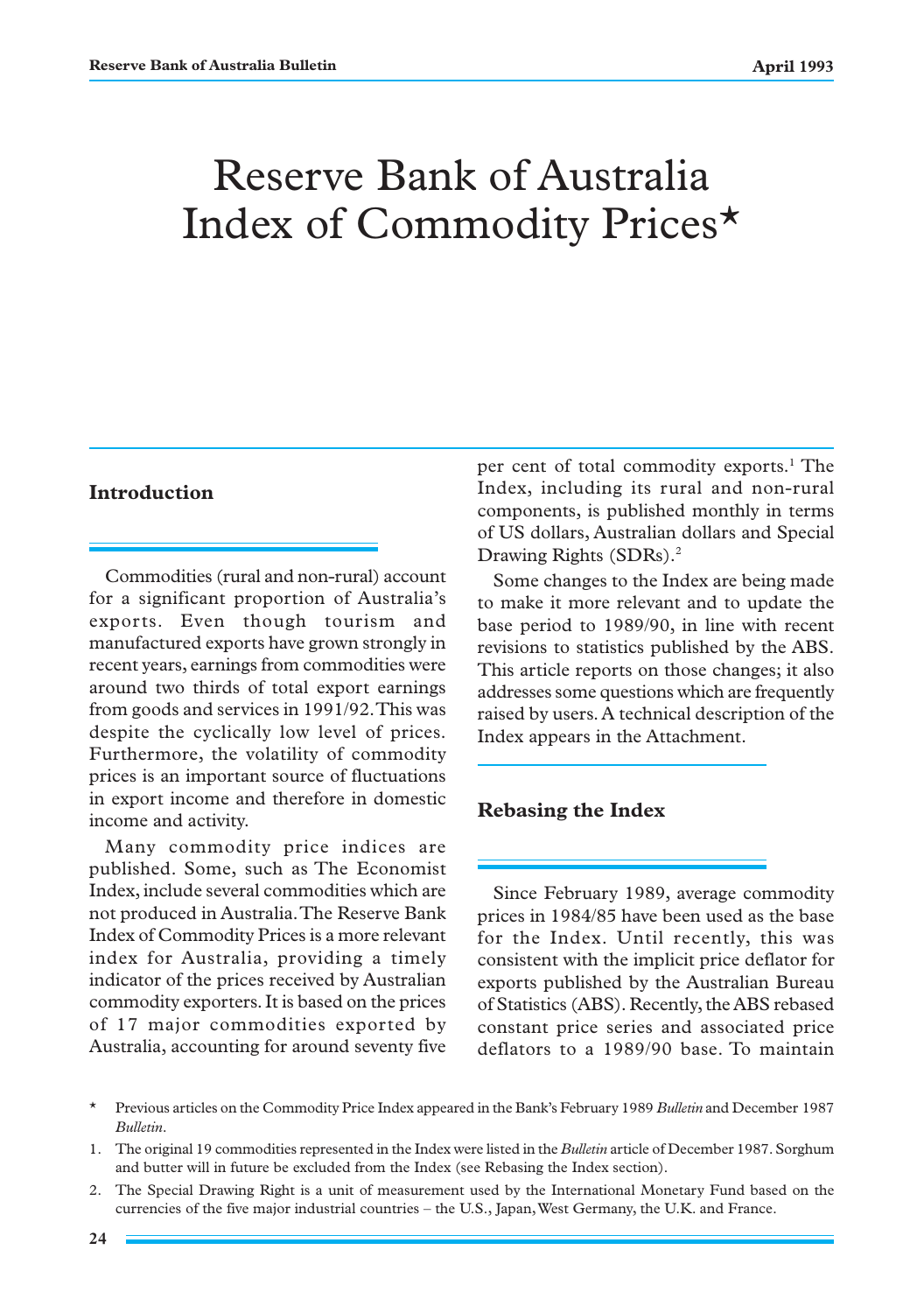consistency, the RBA Commodity Price Index has been rebased to the same year. The rebased Index is spliced to the old Index at July 1984 using the ratio of the rebased Index to the old Index at that time as a splicing factor. This is consistent with the practice adopted in rebasing the ABS statistics. Historical data on the new base are available on request.

Graph 1 shows the all items Index in SDRs on the 1989/90 base; the Index on the 1984/85 base is also shown. The levels of the series are very similar as average prices in SDRs were very similar in the two base periods. Rebasing does not change the overall trends in the Index greatly, though the rebased Index declines slightly less from peak to trough than the old Index over the most recent cycle (26.3 per cent compared with 28.1 per cent). Rebasing does not change the interpretation of movements over the past twelve months.

Rebasing the Index has had an impact on the weights (see the Attachment for an explanation of the weights in the Index and why rebasing changes those weights). Table 1 shows the December 1992 weights for some major commodities prior to, and after, the rebasing exercise. The shaded rows indicate those commodities for which the most significant changes in weight have occurred.

In 1989/90, commodity prices were high generally, as they were in 1984/85. The relative prices of some commodities, however, changed significantly between the two years. In particular, the price of wool rose by much more than commodity prices in general through 1987 and 1988. As a result, the weight of wool is significantly higher in the rebased Index. On the other hand, the weights of coking coal, steaming coal and iron ore all fell with the rebasing as their relative prices were lower in 1989/90 than in 1984/85.

Apart from rebasing, some other minor changes have been made to the Index. The iron ore price initially used in the Index has been replaced by a price more relevant to



**All items – SDRs**

**RBA COMMODITY PRICE INDEX**

**Graph 1**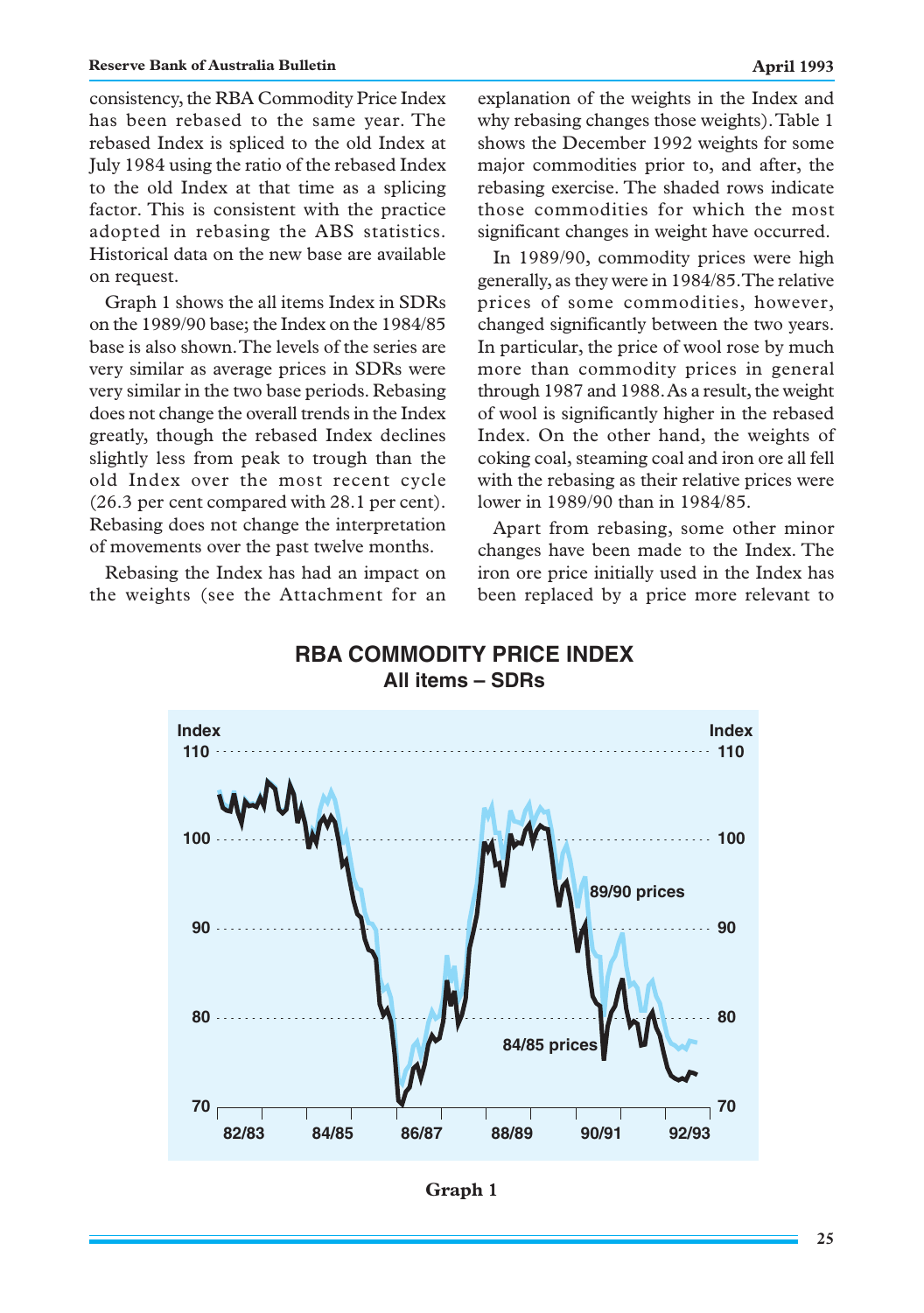| $(\mu$ <sub>c</sub> come     |  |  |  |  |
|------------------------------|--|--|--|--|
| 1989/90 base<br>1984/85 base |  |  |  |  |
| 11.9                         |  |  |  |  |
| 14.9                         |  |  |  |  |
| 16.0                         |  |  |  |  |
| 9.9                          |  |  |  |  |
| 8.4                          |  |  |  |  |
| 8.1                          |  |  |  |  |
| 5.6                          |  |  |  |  |
| 5.3                          |  |  |  |  |
|                              |  |  |  |  |

**Table 1: Weights on major commodities, December 1992**  $(nar$  cant)

Australian exporters.3 In addition, sorghum and butter prices will be excluded from the Index in future because of problems of data availability; the exclusion of these commodities makes no discernible difference to either the level of or changes in the Index.

## **Some features of the Index**

#### **(a) Moving Weights**

The Reserve Bank Index is a Paasche type index, using current period weights which change over time as the composition of exports changes. These changes in weights have effects separate from those of the rebasing noted above. Such changes in weights through time are in contrast to a number of other price indices where weights remain fixed between periodic rebasings.

Table 2 lists the weights for each of the 17 commodities in December 1992 and December 1987, in the rebased Index. The shaded rows indicate those commodities which experienced the most significant change in weights over the five year period.

In December 1987 (when wool exports were booming) the wool price accounted for almost one quarter of the Index. Since then, the market for wool has slackened and the weight of wool in the Index has declined sharply, although it remains the largest component of the Index. Wheat also had a much smaller weight in the Index in December 1992 than five years earlier, reflecting the relatively small quantity exported in 1992. On the other hand, the sharp rise in gold exports over the past five years has increased the importance of the gold price and it presently has the second largest weight in the Index.

Table 2 also shows the substantial change in the proportions of the Index which are made up of rural and non-rural commodities. In particular, the importance of the rural component has declined so that at the end of 1992, prices of rural commodities had a weight of 38 per cent in the total Index, compared with 52 per cent five years earlier.

## **(b) Currency Denomination**

The Index is published in terms of three different units of measurement: US dollars, Australian dollars and SDRs. The choice of index on which to focus depends on the issue being considered.

The US dollar Index is of interest because most commodities are traded in world markets in US dollars. The US dollar price of commodities may, however, be affected by changes in the US dollar exchange rate relative

<sup>3.</sup> The new price is the price negotiated for exports to Japan of Australian Hematite Fines, obtained from the Australian Bureau of Agricultural and Resource Economics.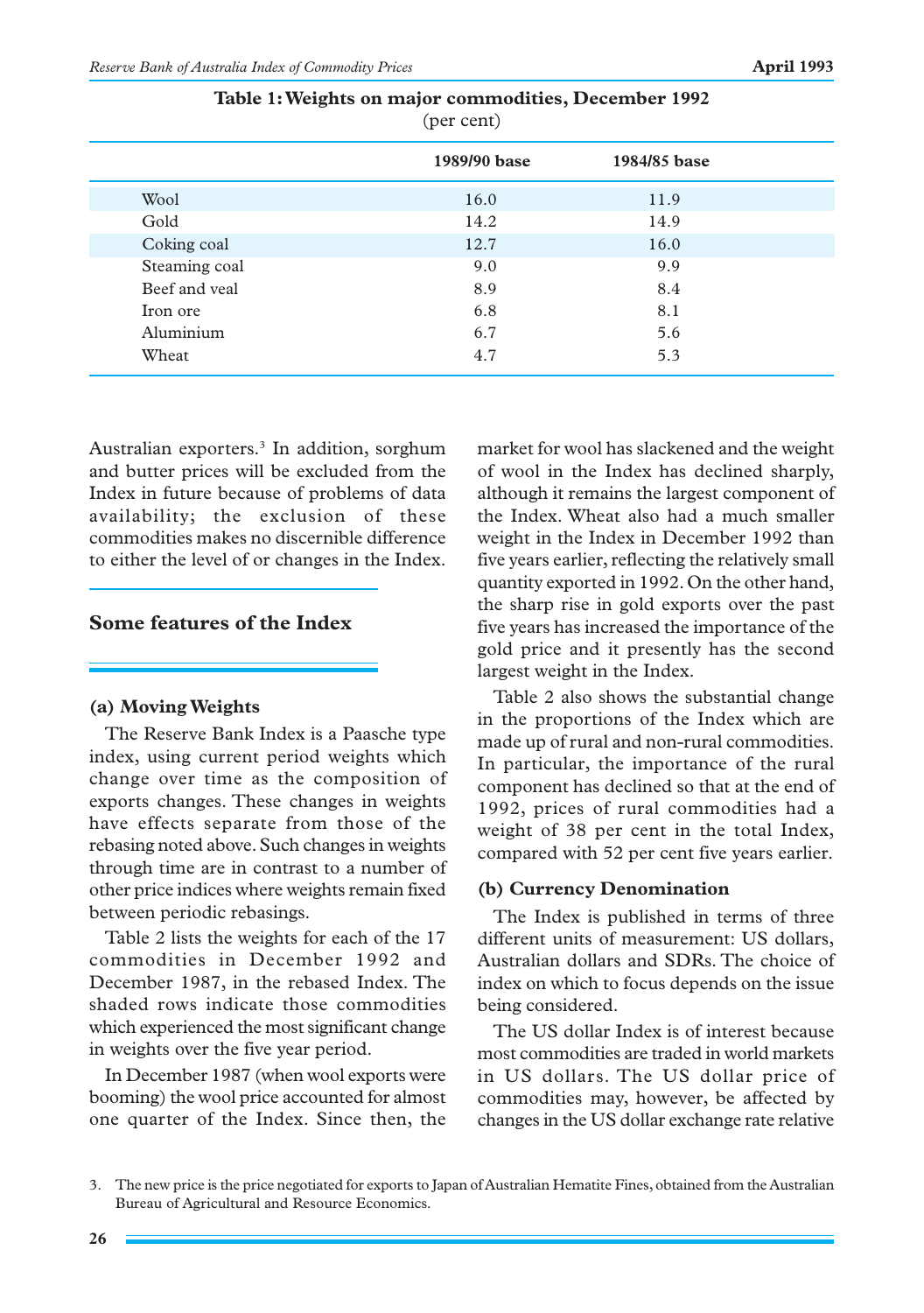|                        | December 1992 | December 1987 |
|------------------------|---------------|---------------|
| Wool                   | 16.0          | 24.0          |
| Beef and yeal          | 8.9           | 7.9           |
| Wheat                  | 4.7           | 12.5          |
| Sugar                  | 3.4           | 4.5           |
| Cotton                 | 3.4           | 1.6           |
| <b>Barley</b>          | 1.1           | 1.2           |
| Rice                   | 0.6           | 0.2           |
| <b>Total rural</b>     | 38.1          | 51.9          |
| Gold                   | 14.2          | 5.2           |
| Coking coal            | 12.7          | 13.5          |
| Steaming coal          | 9.0           | 8.3           |
| Iron ore               | 6.8           | 6.3           |
| Aluminium              | 6.7           | 6.1           |
| Crude oil              | 4.6           | 3.6           |
| Copper                 | 2.7           | 1.3           |
| <b>Nickel</b>          | 2.3           | 1.0           |
| Zinc                   | 1.6           | 1.6           |
| Lead                   | 1.3           | 1.2           |
| <b>Total non-rural</b> | 61.9          | 48.1          |

**Table 2: Weights for RBA Commodity Price Index**

(per cent)

to other major currencies. For example, if the US dollar depreciates sharply against all major currencies then, at an unchanged US dollar price, commodities would be cheaper in terms of other currencies. This could lead to a rise in demand for commodities relative to supply, with pressure for the US dollar price to rise.

The speed with which US dollar prices move will depend, among other things, on the existence and length of contracts. If commodities are being traded in active spot markets (for example, metals) the response may be very fast. In contrast, if the US dollar price is a contractual one, its adjustment will be delayed until the contract is up for renewal.

The RBA Commodity Price Index uses spot prices as far as possible, so that prices in US dollar terms are free to adjust to changes in the US dollar exchange rate. This means that, for the most part, movements in the SDR Index should be a better representation of underlying supply and demand for commodities than the US dollar Index as the SDR Index is less affected by changes in the

US dollar exchange rate. This will be the case particularly over the longer term when the few contract prices in the Index have also had time to adjust. Graph 2 shows the US dollar and SDR indices. Both series have declined over the past few years. The decline in the US dollar Index has not been as steep, particularly over the past eighteen months, reflecting the fact that the US dollar has generally declined over that period.

The Australian dollar Index is an indicator of the domestic currency price received by Australian commodity exporters. It reflects both world commodity prices and the Australian dollar exchange rate. A rise in world commodity prices will increase the Australian dollar price received by Australian exporters. Even with no change in the foreign currency price of exports, however, Australian dollar prices received by commodity exporters will change if the exchange rate changes; they will rise with a depreciation in the exchange rate and fall with an appreciation in the exchange rate.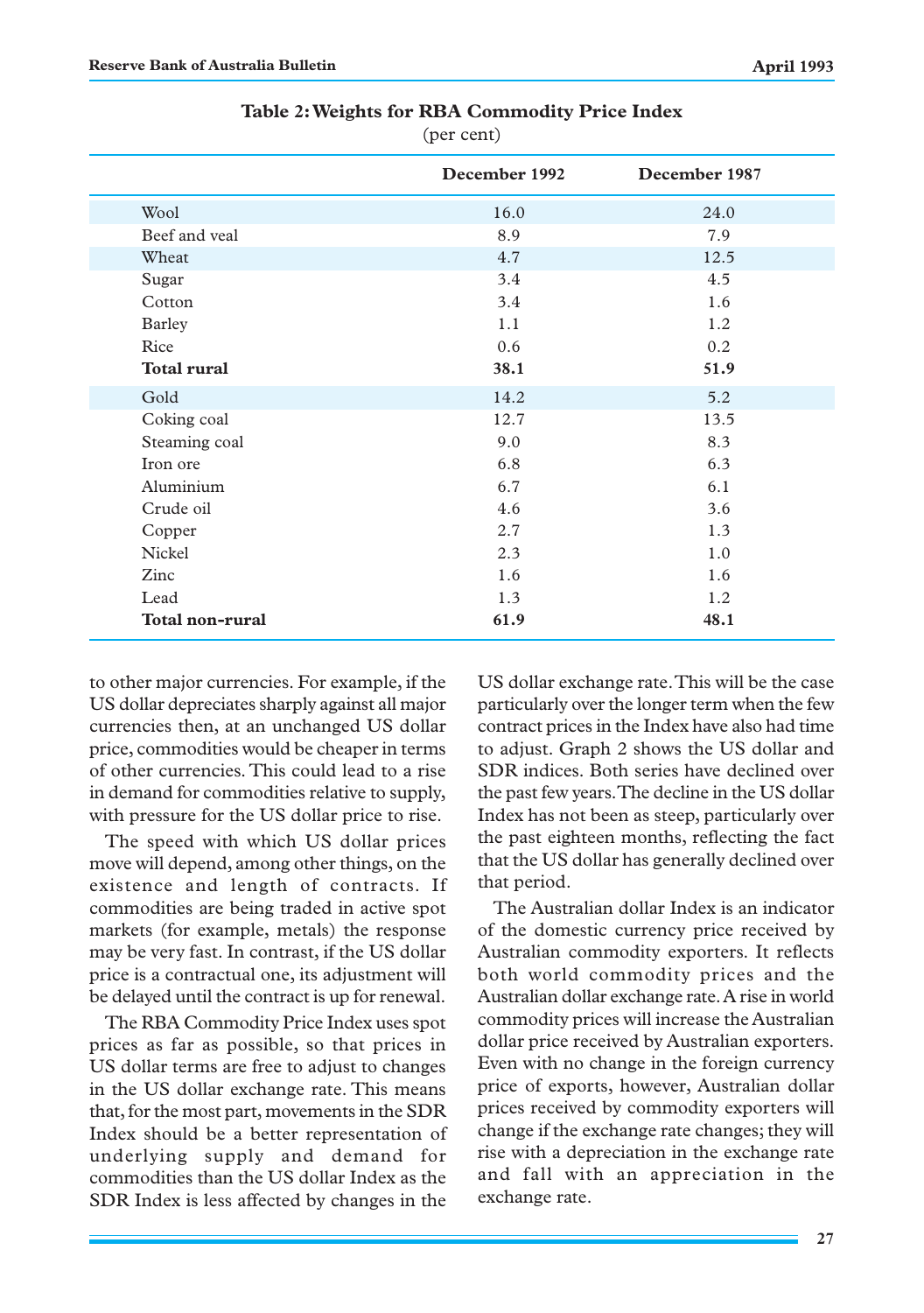





Graph 3 shows the Australian dollar and SDR indices. The two series have diverged substantially over the past eighteen months, with the decline in world commodity prices during that time being roughly offset by the depreciation of the Australian dollar.

## **Comparison with other indices**

Many other indices measure either commodity prices or Australian export prices more generally. The ABS export price deflator, for example, measures the Australian dollar









price received for all Australia's merchandise exports, not just commodities. The RBA Index in Australian dollars moves very closely with the commodity components of this deflator.

Graph 4 shows the RBA rural Index and the ABS rural export price deflator; Graph 5 shows the RBA non-rural Index and the export price deflator for 'resources'.4 Despite divergences from time-to-time, in both cases, the RBA Index moves closely with the relevant export price deflator. The advantage of the RBA Index is its timeliness.

Divergences between the RBA Index and ABS export prices may arise when compositional shifts, particularly in quality and degree of processing, occur. These



#### **COMMODITY PRICES & EXPORT PRICE DEFLATOR 1989/90 = 100**

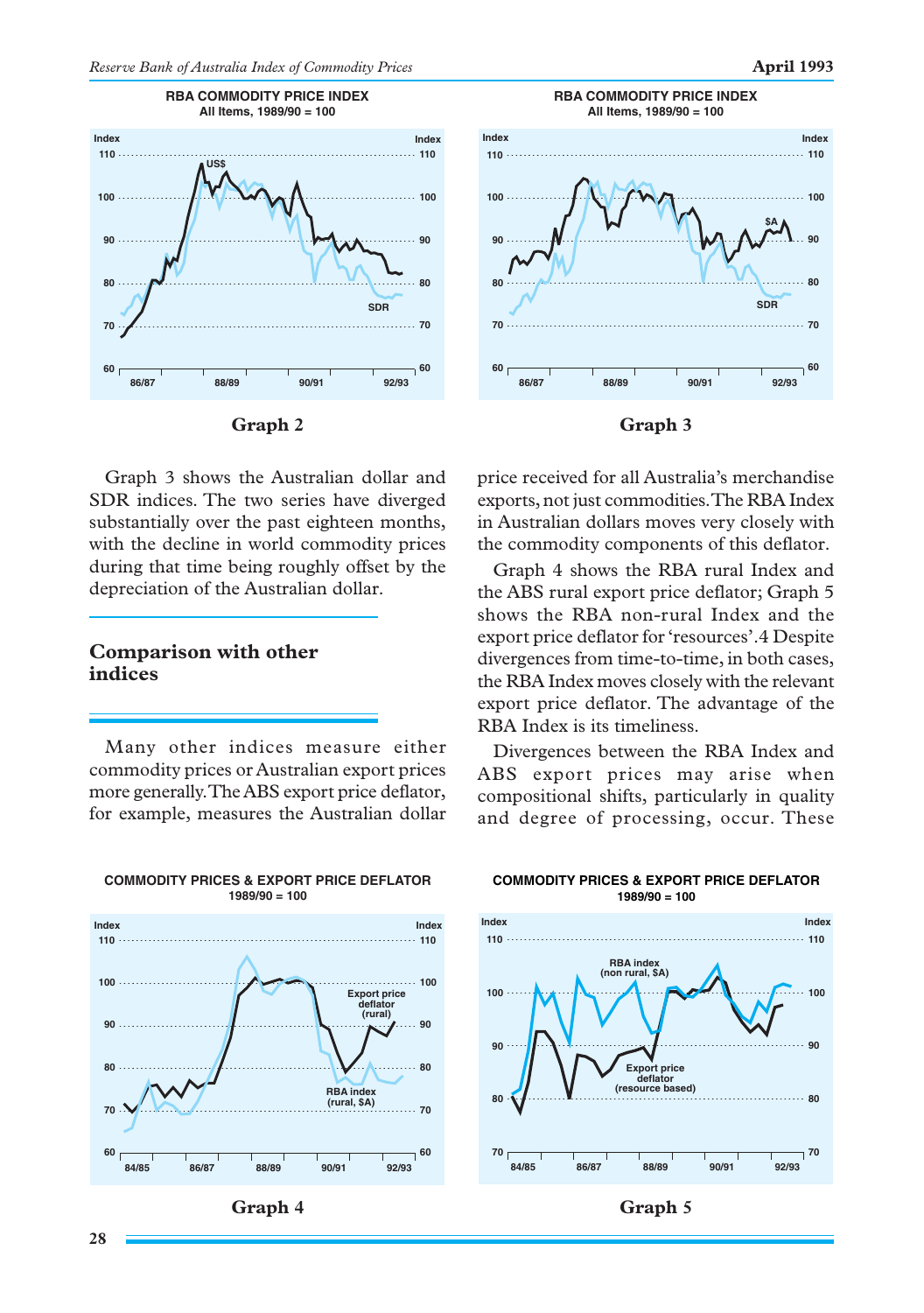| <b>Index</b>      | <b>Additions to RBA</b><br>composition | <b>Exclusions from RBA</b><br>composition |
|-------------------|----------------------------------------|-------------------------------------------|
| ABARE             | Uranium                                | Barley<br>Rice                            |
| Commonwealth Bank | Zinc ore<br>Alumina                    | Barley<br>Rice                            |

| Table 3: Composition of Australian commodity price indices |  |  |
|------------------------------------------------------------|--|--|
|                                                            |  |  |

compositional changes are reflected in the ABS series but not the RBA Index, which summarises representative prices for commodities. Such a divergence emerged in 1991/92, due in part to an increase in the average quality of wheat exported and a fall in the amount of wheat sold to subsidised markets. These two effects increased the average return on wheat exports, and hence the relevant deflator, but were not captured in the price for wheat included in the RBA Index.

Other commodity price indices available in Australia include an index published by the Australian Bureau of Agricultural and Resource Economics (ABARE) and an index published by the Commonwealth Bank (CBA). The ABARE Index is a fixed weight index, based on the relative importance of the commodity groups in Australian exports for 1987/88. The Commonwealth Bank Index is a moving weight index calculated in a similar manner to the RBA Index. These indices have a commodity composition slightly different from that of the RBA Index (see Table 3).

Graphs 6 and 7 show the RBA Index compared with the ABARE and CBA indices in SDRs; despite the slight differences in composition and construction, the indices move closely together.

Other commodity price indices available include The Economist Index, the IMF Index of non-oil commodity prices, and the Commodity Research Bureau (CRB) Index of commodity futures prices. The first two indices are constructed by applying fixed weights to current commodity prices and cover a broader range of commodities than the RBA Index. The Economist Index incorporates 27 commodities while the IMF Index includes 33 commodities. The CRB Index is a simple average of futures prices of 21 commodities, so that the same weight applies to each price.





**COMMODITY PRICE INDICES SDRs, 1989/90 = 100**

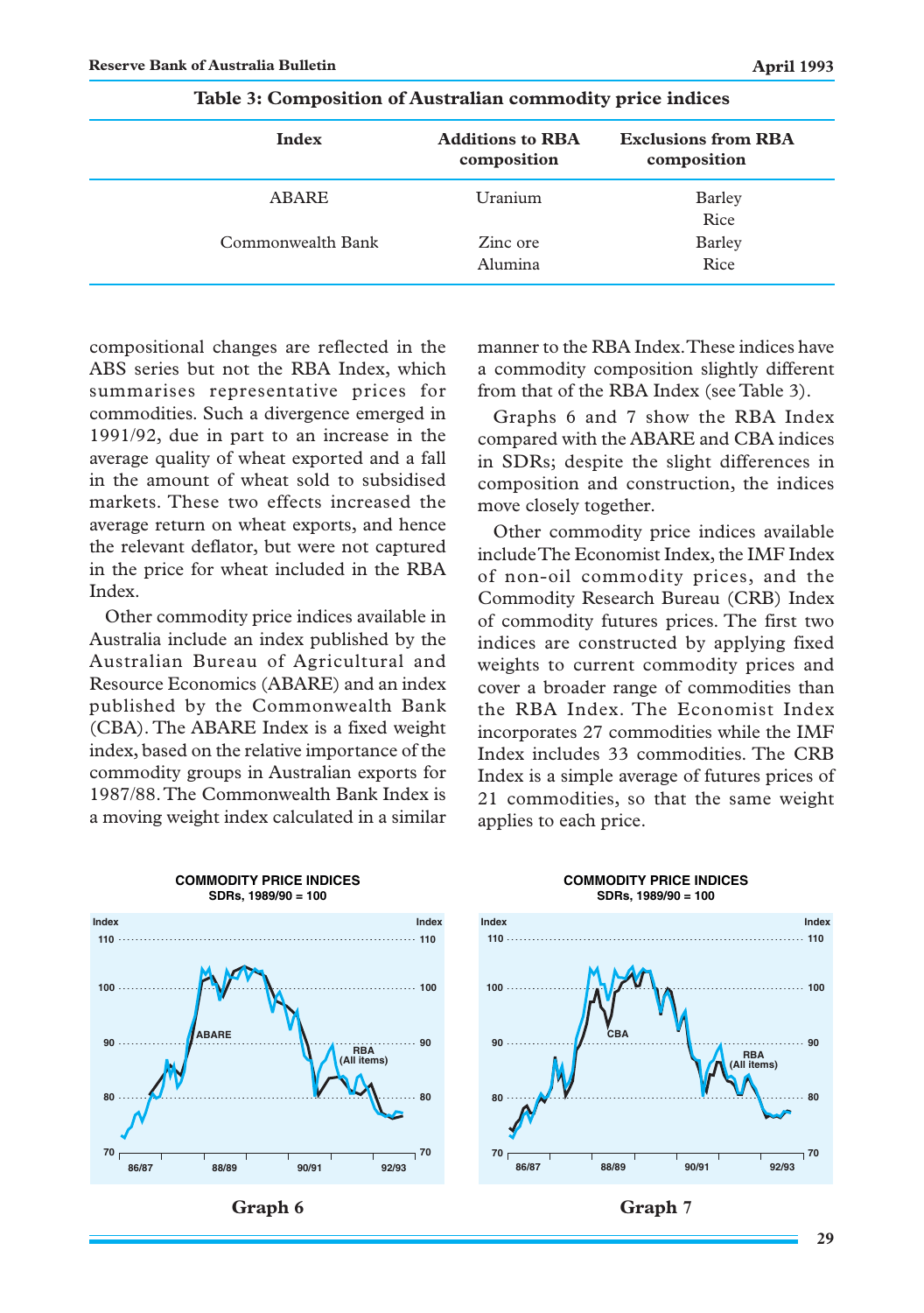Over the long run, Australian commodity prices follow the movements in these broader indices of commodity prices. Nevertheless, there are sometimes substantial divergences reflecting compositional differences. In general, each of these three international indices include some rural commodities which the RBA Index excludes: rural commodities account for between 70 and 80 per cent of each of these indices, and mineral and energy prices correspondingly receive a much lower weight than in the RBA Index. For this reason, a specifically Australian index is more relevant when considering the earnings of Australian commodity exporters.

Graph 8 shows the RBA Index and The Economist Index, both in SDRs. The Economist Index rose much more than the RBA Index through 1987/88 and has fallen much further since its peak. More recently, The Economist Index has risen quite sharply while the RBA Index is yet to show any strong or consistent signs of recovery. The CRB Index also has risen recently (see Graph 9). The CRB Index is in US dollars so Graph 9 shows the RBA Index in US dollars (as well as SDRs) for comparison. The rise in the CRB Index is not reflected in a rise in the RBA Index. Like The Economist Index, it reflects price rises in commodities which are either not produced in Australia or comprise only a relatively minor part of Australia's production and exports.



Graph 8 Graph 9